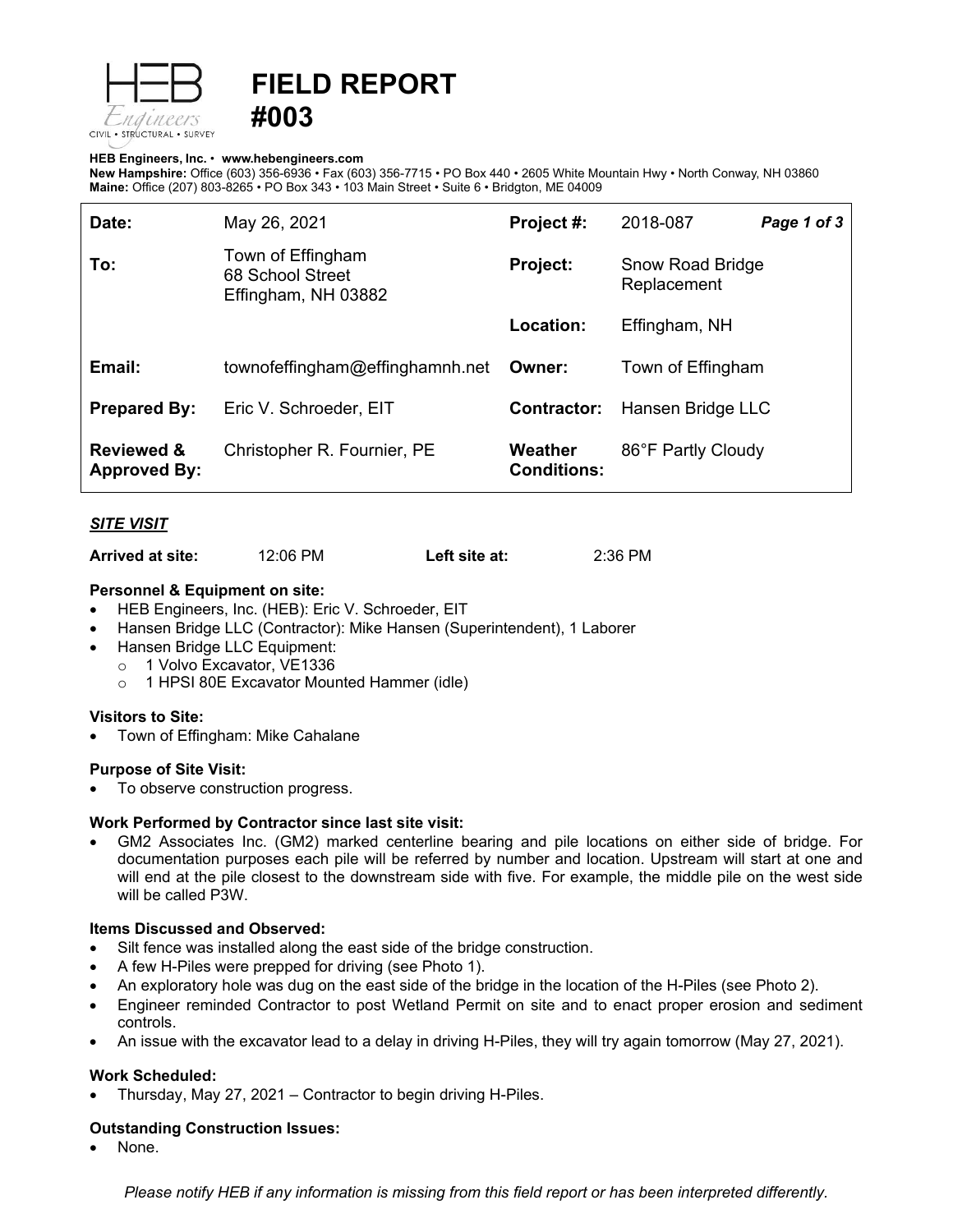*Town of Effingham May 26, 2021 Snow Road Bridge #165/112 over South River, Effingham, NH Field Report #003 HEB Project #2018-087*

## **Next Observation:**

• Thursday, May 27, 2021.

### **Photos:**

• Taken by EVS on May 26, 2021.



Photo 1: Centerline bearing and pile layout.



Photo 2: Excavation for piles.

*Please notify HEB if any information is missing from this field report or has been interpreted differently.*